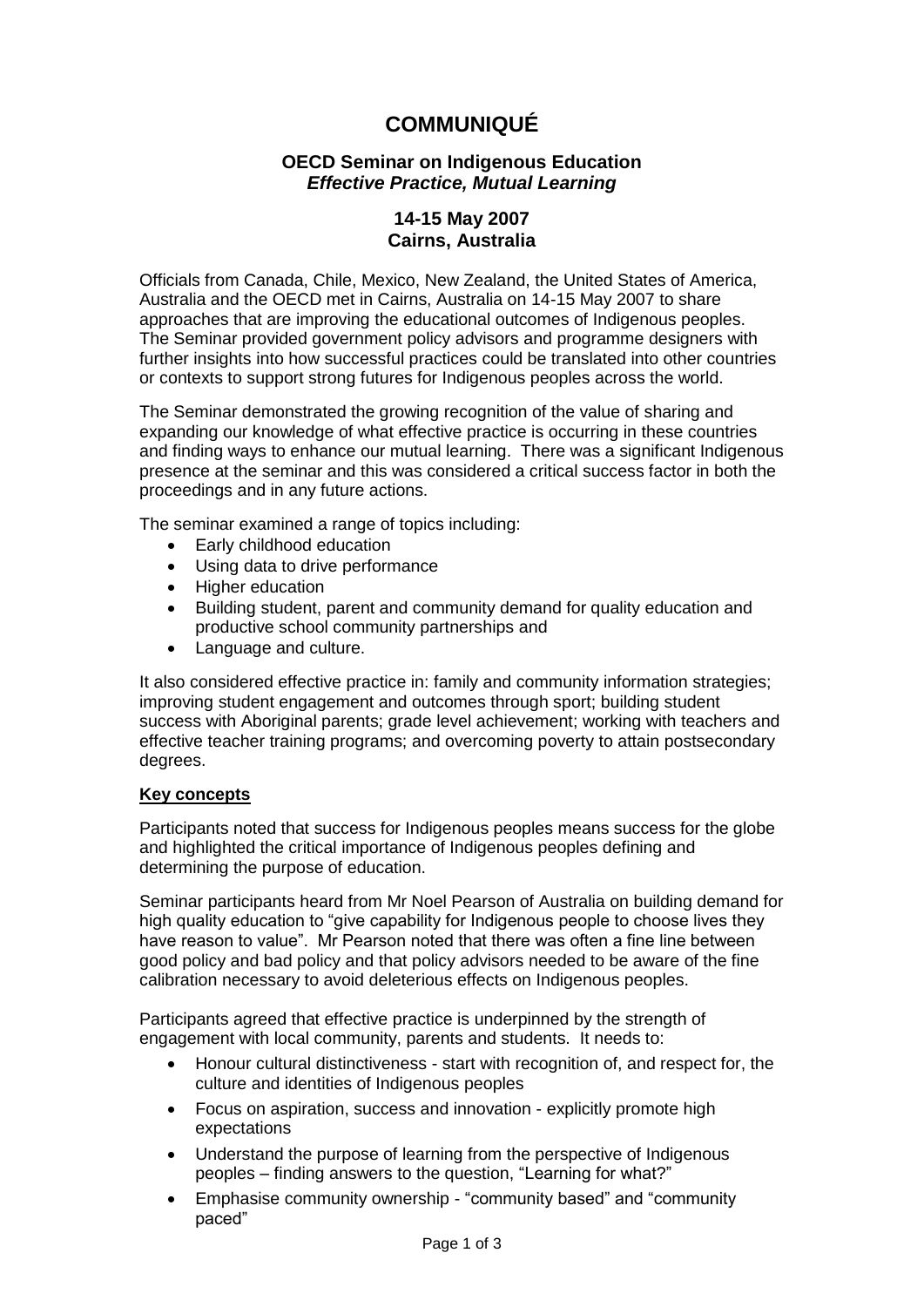Build "demand side" expectations (students and parents), whilst ensuring a high quality of practical and focussed responses from the "supply side" (teachers and schools).

Creating better whole-of-government pathways both vertically across spheres of government and horizontally within spheres of government was also an important underpinning factor for success.

#### **Seminar considerations and outcomes**

Seminar participants identified a number of priorities where countries may continue their work together. These are outlined below.

- Building and investing in **early learning programmes** which are the foundation for achievement in later life. Representatives from New Zealand and Canada discussed quality early learning experiences in childcare settings. There was considerable interest in creating conditions for ongoing demand for learning through engaging families in early learning programmes. The Seminar participants believed that more work should be done to identify investment returns in the early years: 0-3 year olds and 4-5 year olds. This should be achieved by developing better formative evaluation processes and improved longitudinal data to demonstrate and better inform return on investment in early learning and education.
- Representatives from Canada, Australia and the United States of America discussed important considerations in developing and using **data as a driver to improving educational outcomes**. The Seminar participants supported evidence based and data informed policy development and discussed data strategies that were able to "put a face to achievement" through personalising learning and mapping progress at the individual level. Data could be used to create conversations, build relationships, heighten expectations and could target relevant support to students, teachers and schools while at the same time recognising where success has been achieved. Designing appropriate data models and their dimensions need to consider how the audiences will use this data to drive improvements. This may require some customising to Indigenous contexts, particularly quality measures, which are best defined through reference by Indigenous people. Future action in this area was to consider indicators of quality education as well as supporting more internationally comparable data sets.
- The Seminar heard that **higher education** engagement by Indigenous peoples is generally low across the participating countries. Innovative practices were required to engage and sustain Indigenous participation in higher education and to close the relative participation gap between Indigenous and non-Indigenous people in higher education. A stronger collective responsibility between government, educational institutions, Indigenous communities, businesses and employers was required to build post secondary education pathways for Indigenous peoples. A representative from Mexico presented the Seminar with information on Higher Education in Latin America for Indigenous peoples. This presentation noted the value of separate Indigenous institutions, inter-cultural universities as well as the need for mainstream universities to establish special programmes for Indigenous peoples.
- Characteristics of effective practice for initiatives across the world were seen to depend on **schools and communities working together** towards shared objectives with high expectations of the outcomes. These objectives needed to recognise the purpose of education from Indigenous perspectives but also needed to reach out to business and future employment opportunities in order to